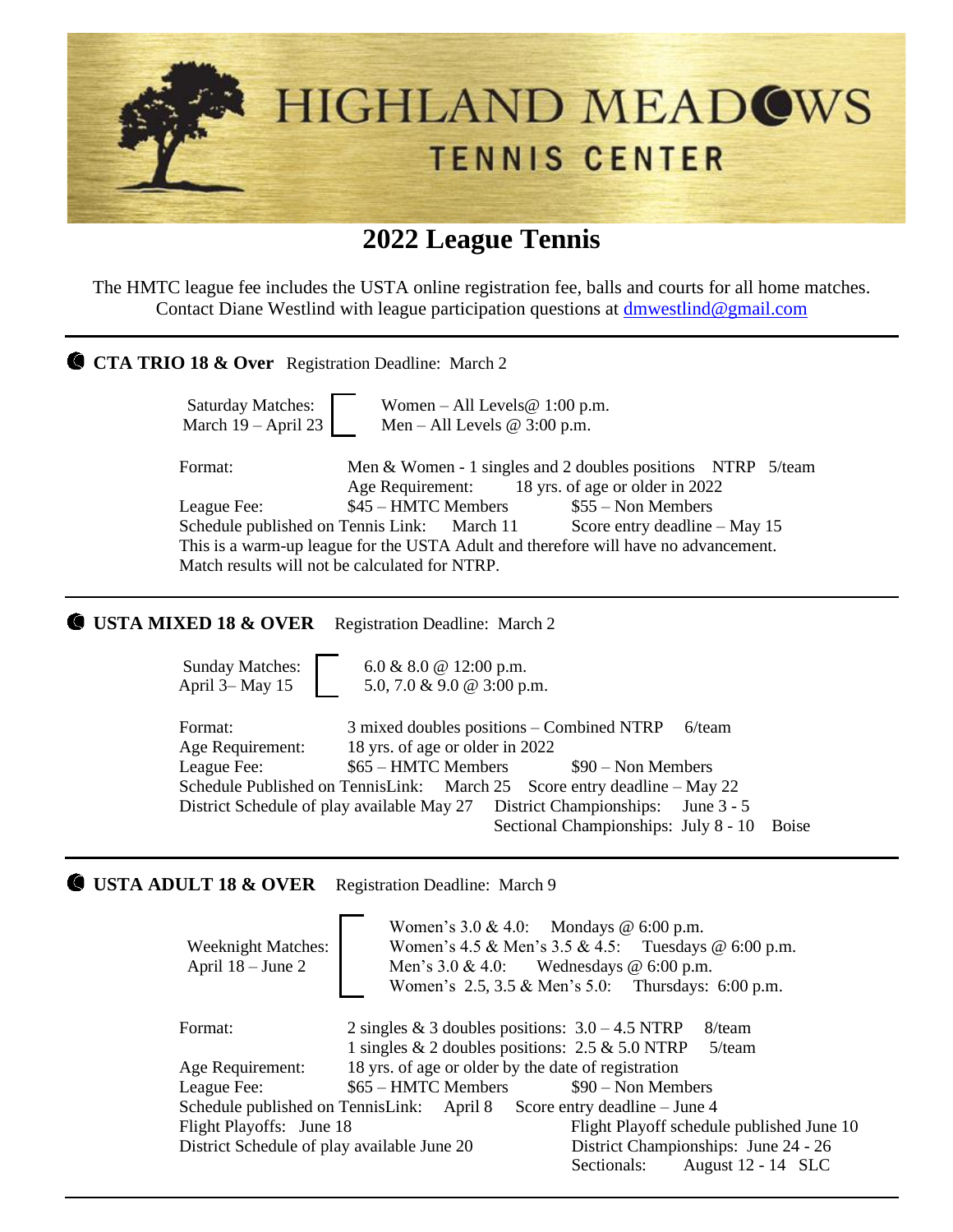## **USTA ADULT 55 & OVER** Registration Deadline: March 30

| <b>Weekday Matches:</b><br>Women's 7.0: Wednesdays $@ 8:00 a.m.$<br>April $27 - July 1$<br>Women's $6.0 \& 8.0$ Men's $6.0, 7.0 \& 8.0$ : Fridays @ 8:00 a.m.                                                                                                                                                                                                                            |  |
|------------------------------------------------------------------------------------------------------------------------------------------------------------------------------------------------------------------------------------------------------------------------------------------------------------------------------------------------------------------------------------------|--|
| 3 doubles positions Combined NTRP<br>Format:<br>$6$ /team<br>55 yrs. of age or older in 2022<br>Age Requirement:<br>\$65 – HMTC Members \$90 – Non Members<br>League Fee:<br>Schedule published on TennisLink: April 15<br>Score entry deadline $-$ July 3<br>District Schedule of play available July 8<br>District Championships: July 15 - 17<br>Sectionals: September 16 - 18 Denver |  |
| <b>CTA WOMEN'S DAYTIME DOUBLES 18 &amp; Over Registration Deadline: March 30</b>                                                                                                                                                                                                                                                                                                         |  |
| $2.5 & 3.5$ :<br>Weekday matches:<br>Tuesdays @ 8:00 a.m.<br>May $10 -$ June 23<br>3.0<br>Wednesdays @ 8:00 a.m.<br>$4.0 \& 4.5$<br>Thursdays @ 8:00 a.m.                                                                                                                                                                                                                                |  |
| Format:<br>3 doubles positions NTRP<br>$6$ /team<br>18 yrs. and older in 2022<br>Age Requirement:<br>League Fee:<br>\$65 – HMTC Members \$90 – Non Members<br>Schedule published on TennisLink: April 29<br>Score entry deadline $-$ July 10                                                                                                                                             |  |

**\_\_\_\_\_\_\_\_\_\_\_\_\_\_\_\_\_\_\_\_\_\_\_\_\_\_\_\_\_\_\_\_\_\_\_\_\_\_\_\_\_\_\_\_\_\_\_\_\_\_\_\_\_\_\_\_\_\_\_\_\_\_\_\_\_\_\_\_\_\_\_\_\_\_\_\_\_\_\_\_\_\_\_\_\_\_\_\_\_\_\_\_\_\_\_\_**

No District Championships

## **C USTA MIXED 40 & OVER** Registration Deadline: April 27

 Sunday Matches: May  $22 -$  July 3 6.0 & 8.0 @ 12:00 p.m. 5.0, 7.0 & 9.0 @ 3:00 p.m.

| Format:                                     |                                 | $3$ mixed doubles positions – Combined NTRP – 6/team |
|---------------------------------------------|---------------------------------|------------------------------------------------------|
| Age Requirement:                            | 18 yrs. of age or older in 2022 |                                                      |
| League Fee:                                 | \$65 – HMTC Members             | \$90 – Non Members                                   |
| Schedule Published on TennisLink: May 13    |                                 | Score entry deadline $-$ July 10                     |
| District Schedule of play available July 15 |                                 | District Championships: July 22 - 24                 |
|                                             |                                 | Sectional Championships: Oct. 7 - 9 Eagle, ID        |

## **USTA ADULT 40 & OVER** Registration Deadline: May 4

| <b>Weeknight Matches:</b><br>June $6 -$ July 21                                                                          | Women's $3.0 \& 4.0$ : Mondays @ 6:00 p.m.<br>Men's $3.5 \& 4.5 \&$ Women's $4.5$ : Tuesdays @ 6:00 p.m.<br>Men's $3.0 \& 4.0$ : Wednesdays @ 6:00 p.m.<br>Women's 3.5: Thursdays $@$ 6:00 p.m.                                                                                                                                                            |
|--------------------------------------------------------------------------------------------------------------------------|------------------------------------------------------------------------------------------------------------------------------------------------------------------------------------------------------------------------------------------------------------------------------------------------------------------------------------------------------------|
| Format:<br>Age Requirement:<br>League Fee:<br>Flight Playoffs: August 6<br>District Schedule of play available August 12 | 1 singles $\&$ 3 doubles positions NTRP<br>$3.0 - 4.5$ 7/team<br>40 years of age or older in 2022<br>\$65 - HMTC Members \$90 - Non Members<br>Schedule published on TennisLink: May 27<br>Score entry deadline $-$ July 24<br>Flight Playoff Schedule published August 1<br>District Championships: August 19 - 21<br>Sectionals: September 9 - 11 Denver |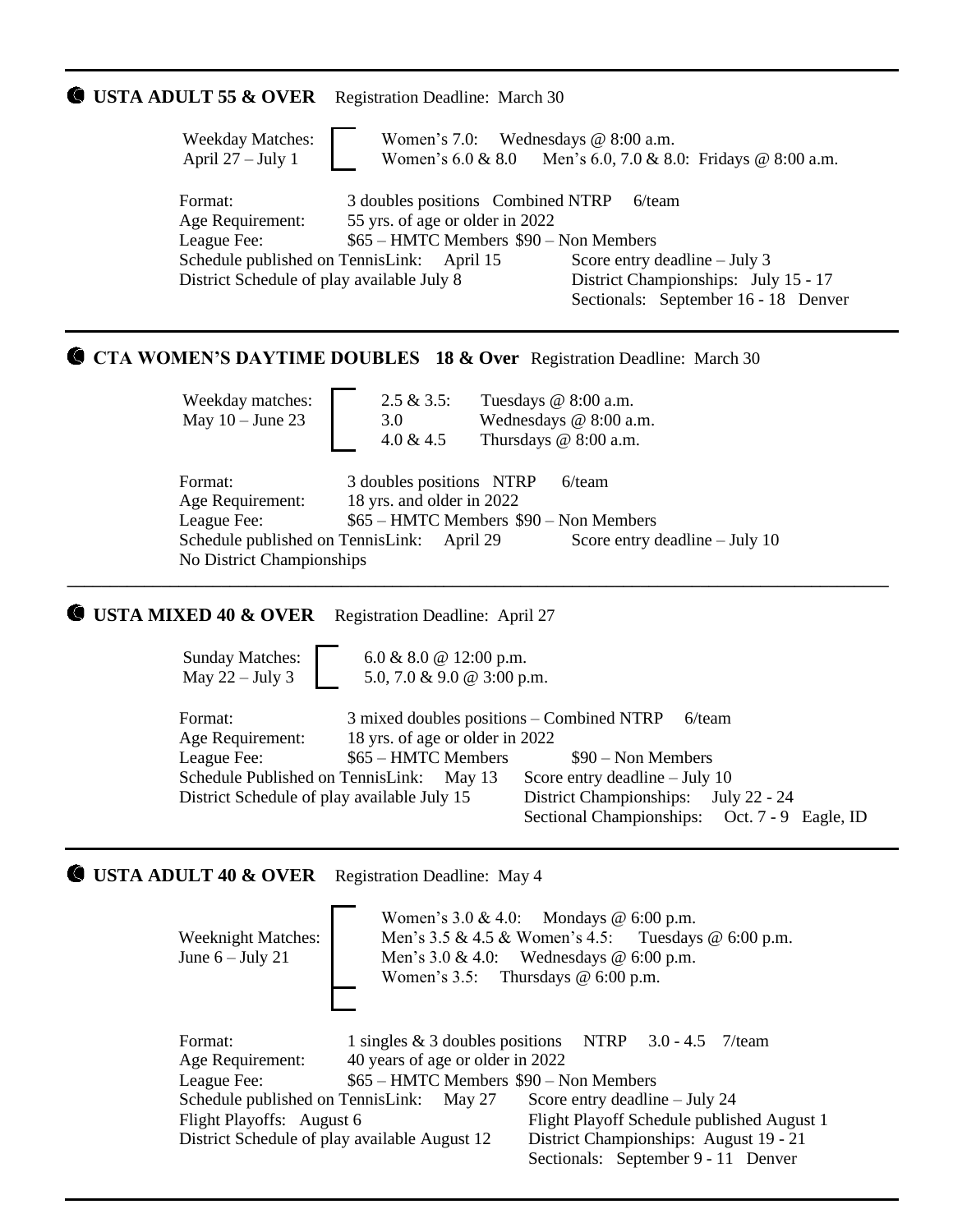|         | CTA Women's 2.5 18 & Over                                                                                     | Registration Deadline: May 4                                                                                                                 |                                                                                                                                 |
|---------|---------------------------------------------------------------------------------------------------------------|----------------------------------------------------------------------------------------------------------------------------------------------|---------------------------------------------------------------------------------------------------------------------------------|
|         | Weeknight matches:<br>June $7 -$ July 19                                                                      | Women's $2.5$ : Tuesdays @ $6:00$ p.m.                                                                                                       |                                                                                                                                 |
| Format: | Age Requirement:<br>League Fee:<br>Schedule published on TennisLink:<br>No District Championships             | 1 singles $\&$ 2 doubles positions NTRP<br>18 yrs. of age or older in 2022<br>\$65 - HMTC Members \$90 - Non Members<br>May 27               | $5$ /team<br>Score entry deadline $-$ August 14                                                                                 |
| C       | <b>USTA Tri-Level 18 &amp; Over</b>                                                                           | Registration Deadline: May 18                                                                                                                |                                                                                                                                 |
|         | Friday matches:<br>June $10 -$ July 29                                                                        | Fridays $@6:00 p.m.$<br>Women:<br>Fridays @ 6:00 p.m.<br>Men:                                                                                |                                                                                                                                 |
| Format: | Age Requirement:<br>League Fee:<br>Schedule published on TennisLink:<br>District & Sectional Championships    | 3 doubles positions 1 @ 3.5, 1 @ 4.0 & 1 @ 4.5<br>18 yrs. of age or older in 2022<br>\$65 – HMTC Members \$90 - Non Members<br>May 27<br>TBD | $6$ /team<br>Score entry deadline $-$ August 14                                                                                 |
| J.      | <b>USTA ADULT 65 &amp; OVER</b>                                                                               | <b>Registration Deadline: June 8</b>                                                                                                         |                                                                                                                                 |
|         | <b>Weekday Matches</b><br>July $6 -$ August 19                                                                | Women's 7.0: Wednesdays $@8:00$ a.m.<br>Women's $6.0 \& 8.0$                                                                                 | Men's 6.0, 7.0 & 8.0 Fridays @ 8:00 a.m.                                                                                        |
| Format: | Age Requirement:<br>League Fee:<br>Schedule published on TennisLink:<br>District Schedules available: Sept. 6 | 3 doubles positions – Combined NTRP 6/team<br>65 years of age or older in 2022<br>\$65 - HMTC Members<br>June 24                             | $$90 - Non Members$<br>Score entry deadline – August 28<br>District Championships: Sept. 13 - 15<br>Sectional Invitational: TBD |